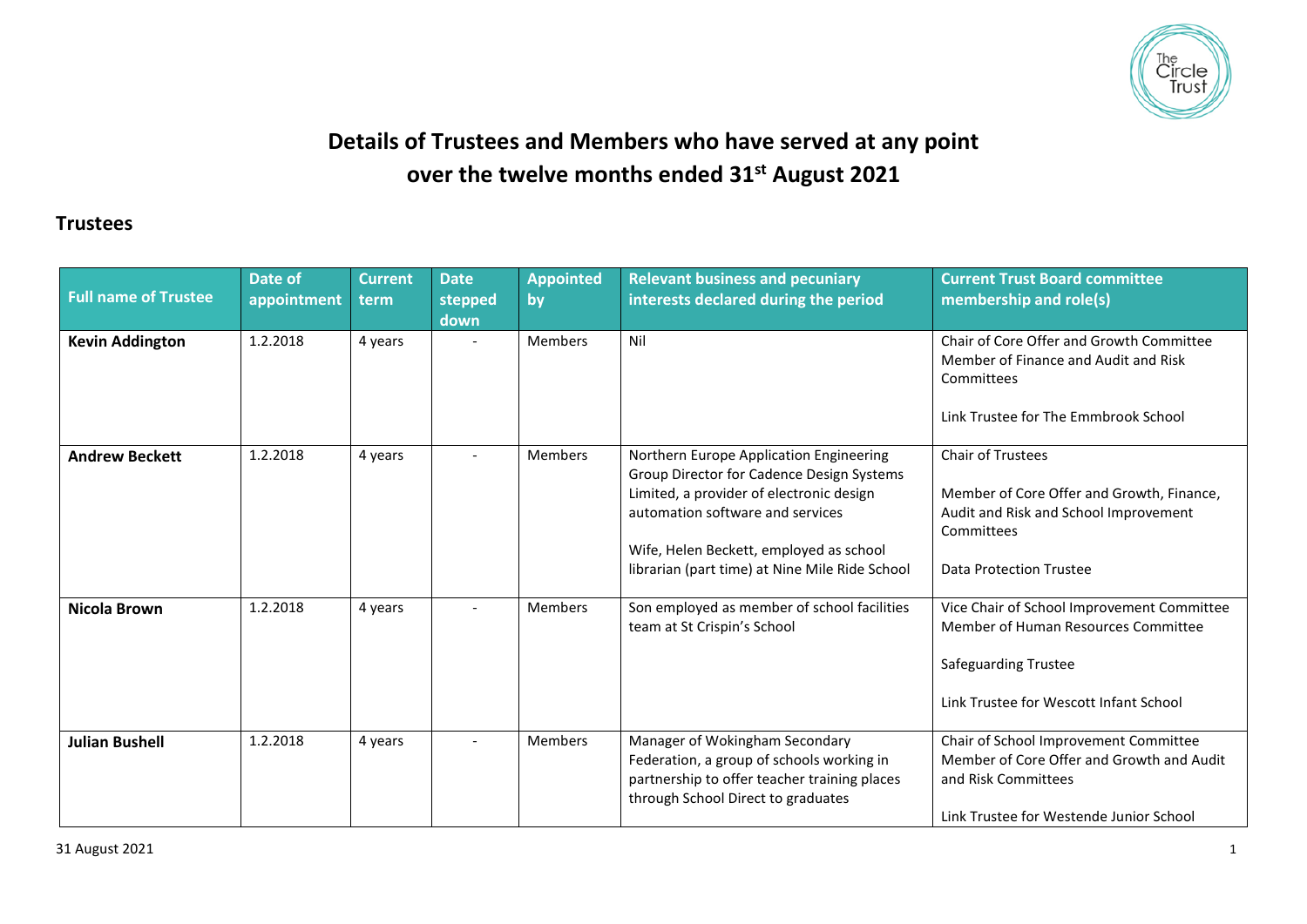

|                      |           |         |                |         | Associate in Partners in Excellence (PiXL)                                                 |                                                         |
|----------------------|-----------|---------|----------------|---------|--------------------------------------------------------------------------------------------|---------------------------------------------------------|
|                      |           |         |                |         | Trustee of Willow House Hospital Education                                                 |                                                         |
|                      |           |         |                |         | School, Wokingham                                                                          |                                                         |
|                      |           |         |                |         |                                                                                            |                                                         |
| <b>Peter Collins</b> | 26.3.2020 | 4 years |                | Members | Headteacher and ex officio governor of Slough                                              | Member of Core Offer and Growth and School              |
|                      |           |         |                |         | and Eton Church of England Business and<br><b>Enterprise College</b>                       | <b>Improvement Committees</b>                           |
|                      |           |         |                |         |                                                                                            |                                                         |
|                      |           |         |                |         | Governor at The Emmbrook School,                                                           |                                                         |
|                      |           |         |                |         | Wokingham                                                                                  |                                                         |
|                      |           |         |                |         |                                                                                            |                                                         |
| <b>David Day</b>     | 1.2.2018  | 4 years |                | Members | Nil                                                                                        | Chair of Human Resources Committee                      |
|                      |           |         |                |         |                                                                                            | Member of Finance and Audit and Risk<br>Committees      |
|                      |           |         |                |         |                                                                                            |                                                         |
|                      |           |         |                |         |                                                                                            | Link Trustee for St Crispin's School                    |
|                      |           |         |                |         |                                                                                            |                                                         |
| <b>Anne Haycocks</b> | 1.2.2018  | 4 years | $\blacksquare$ | Members | Nil                                                                                        | Vice Chair of Human Resources Committee                 |
|                      |           |         |                |         |                                                                                            | Member of School Improvement Committee                  |
|                      |           |         |                |         |                                                                                            | <b>SEND Trustee</b>                                     |
|                      |           |         |                |         |                                                                                            |                                                         |
|                      |           |         |                |         |                                                                                            | Link Trustee for Nine Mile Ride School                  |
|                      |           |         |                |         |                                                                                            |                                                         |
| <b>Paul Miller</b>   | 1.2.2018  | 4 years |                | Members | Employee of White Consultants Limited and                                                  | <b>Vice Chair of Trustees</b>                           |
|                      |           |         |                |         | partner in Acroatics Limited, both companies<br>being providers of business and management | Chair of Finance Committee                              |
|                      |           |         |                |         | consultancy support to private, public and 3rd                                             | Member of Audit and Risk and Human                      |
|                      |           |         |                |         | sector organisations including schools,                                                    | <b>Resources Committees</b>                             |
|                      |           |         |                |         | academies and multi-academy trusts                                                         |                                                         |
|                      |           |         |                |         |                                                                                            | <b>Pupil Premium Trustee</b>                            |
|                      |           |         |                |         | Shareholder and director of WCL Alumni                                                     |                                                         |
|                      |           |         |                |         | Limited, a provider of alumni contact and<br>communications and career advice to former    | Link Trustee for Shinfield Infant and Nursery<br>School |
|                      |           |         |                |         | students of Further Education colleges, and of                                             |                                                         |
|                      |           |         |                |         | WCL (UK) Limited, a provider (approved by the                                              |                                                         |
|                      |           |         |                |         |                                                                                            |                                                         |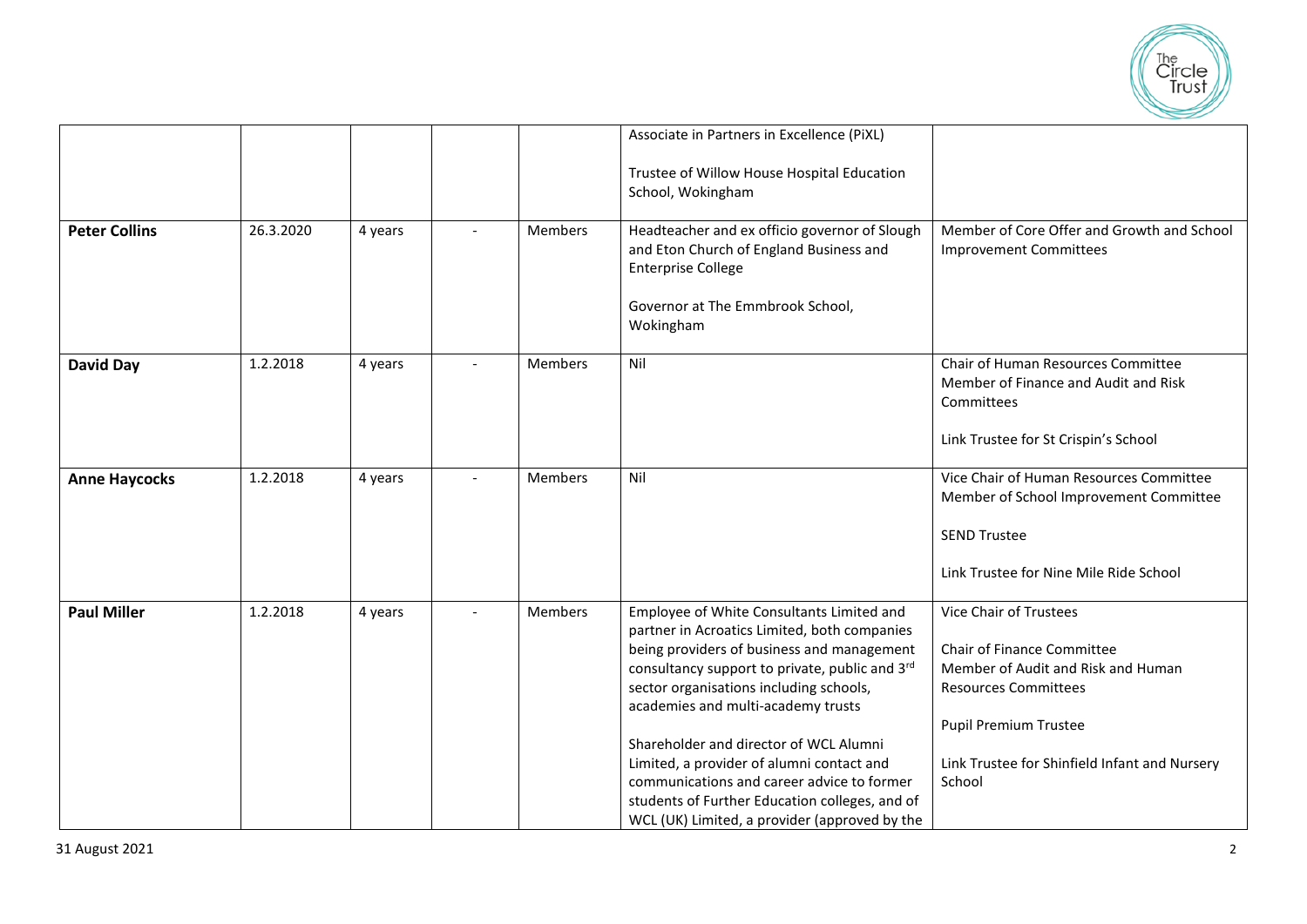

|                     |           |         |                          |                | Department for Education) of framework<br>procurement service for ICT equipment and<br>services to the public (including education)<br>sector<br>Chair of Wokingham Borough Council Schools'<br>Forum<br>Member of the Association of Cost and<br><b>Management Accountants (ACMA)</b> |                                                                                                                                               |
|---------------------|-----------|---------|--------------------------|----------------|----------------------------------------------------------------------------------------------------------------------------------------------------------------------------------------------------------------------------------------------------------------------------------------|-----------------------------------------------------------------------------------------------------------------------------------------------|
| <b>Lee Smith</b>    | 1.2.2018  | 4 years |                          | Members        | Nil                                                                                                                                                                                                                                                                                    | Chair of Risk and Audit Committee<br>Vice Chair of Finance and Core Offer and<br><b>Growth Committees</b><br><b>Health and Safety Trustee</b> |
| <b>David Walker</b> | 26.3.2020 | 4 years | $\overline{\phantom{a}}$ | <b>Members</b> | Nil                                                                                                                                                                                                                                                                                    | Member of Human Resources and School<br><b>Improvement Committees</b>                                                                         |

Ginny Rhodes is the substantive Headteacher of St Crispin's School and also the Executive Headteacher and Accounting Officer of The Circle Trust. As such Ms Rhodes declared as relevant business and pecuniary interests for the period that she is a Governor at Wellington College, Crowthorne, Berkshire, an Associate in Partners in Excellence (PiXL) and a Member of the Association of School and College Leaders (ASCL).